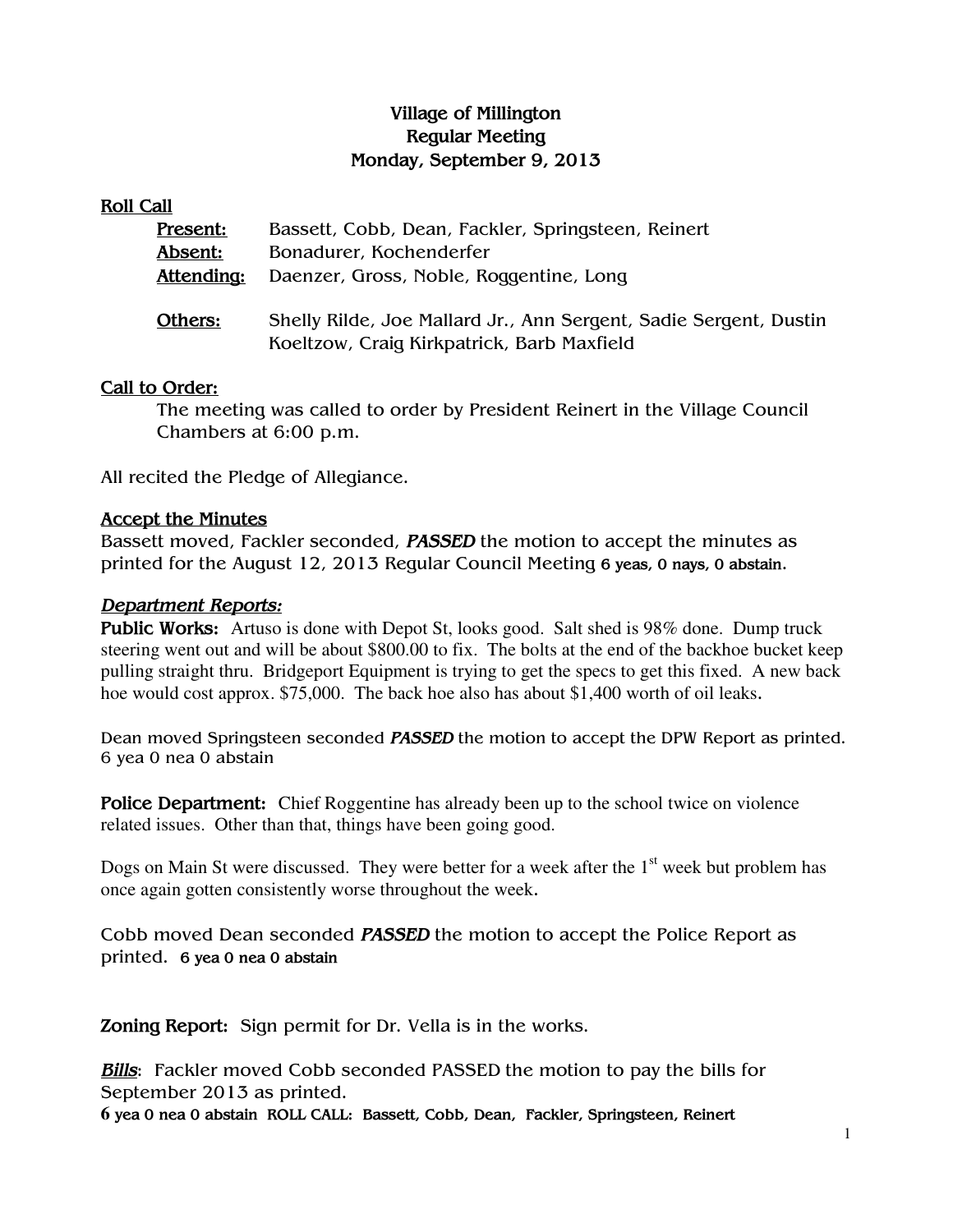### Treasurer's Report:

Fackler moved Cobb seconded PASSED the motion to accept the Treasurer's Report as printed. **6** yea 0 nea 0 abstain ROLL CALL: Bassett, Cobb, Dean, Fackler, Springsteen, Reinert

## Public Comment:

Ann Sergent spoke about difficulties in her neighborhood. Would like to know why the county police can not write citations in the village.

Craig Kirkpatrick agreed to look into this matter on the county level.

Mrs. Sergent also addressed bonfires in the village and leaving them unattended. She also questioned the fireworks rules.

# Old Business:

1. **Ron's Disability** – has been postponed.

2. Park Board Land Request – Gailan to call insurance company. Postponed.

# 3. Business License Forms

Dean moved Bassett seconded **PASSED** the motion for the Planning Commission to continue working on the business licenses and bring back to council at a later date. 6 yea 0 nea 0 abstain

4. CML Update – Council discussed waiving the 2013 taxes.

### New Business

# 1. Set up Halloween Trick or Treating Hours

Fackler moved Cobb seconded **PASSED** the motion to set Halloween hours from 6:00 pm – 7:30 pm Thursday October 31, 2013. 6 yea 0 nea 0 abstain

# 2. EVIP – Accountability & Transparency – Due Oct. 1st

Cobb moved Springsteen seconded PASSED the motion to accept the EVIP report. **6** yea 0 nea 0 abstain ROLL CALL: Bassett, Cobb, Dean, Fackler, Springsteen, Reinert

### 3. Budget Adjustments

Fackler moved Cobb seconded **PASSED** the motion to accept the Revenue Budget Adjustments.

**6** yea 0 nea 0 abstain ROLL CALL: Bassett, Cobb, Dean, Fackler, Springsteen, Reinert

Fackler moved Cobb seconded **PASSED** the motion to accept the Expenditure Budget Adjustments.

**6** yea 0 nea 0 abstain ROLL CALL: Bassett, Cobb, Dean, Fackler, Springsteen, Reinert

4. R.R.I. PAYMENT/OPEN NEW CD – We will check on current CD rates for the next council meeting.